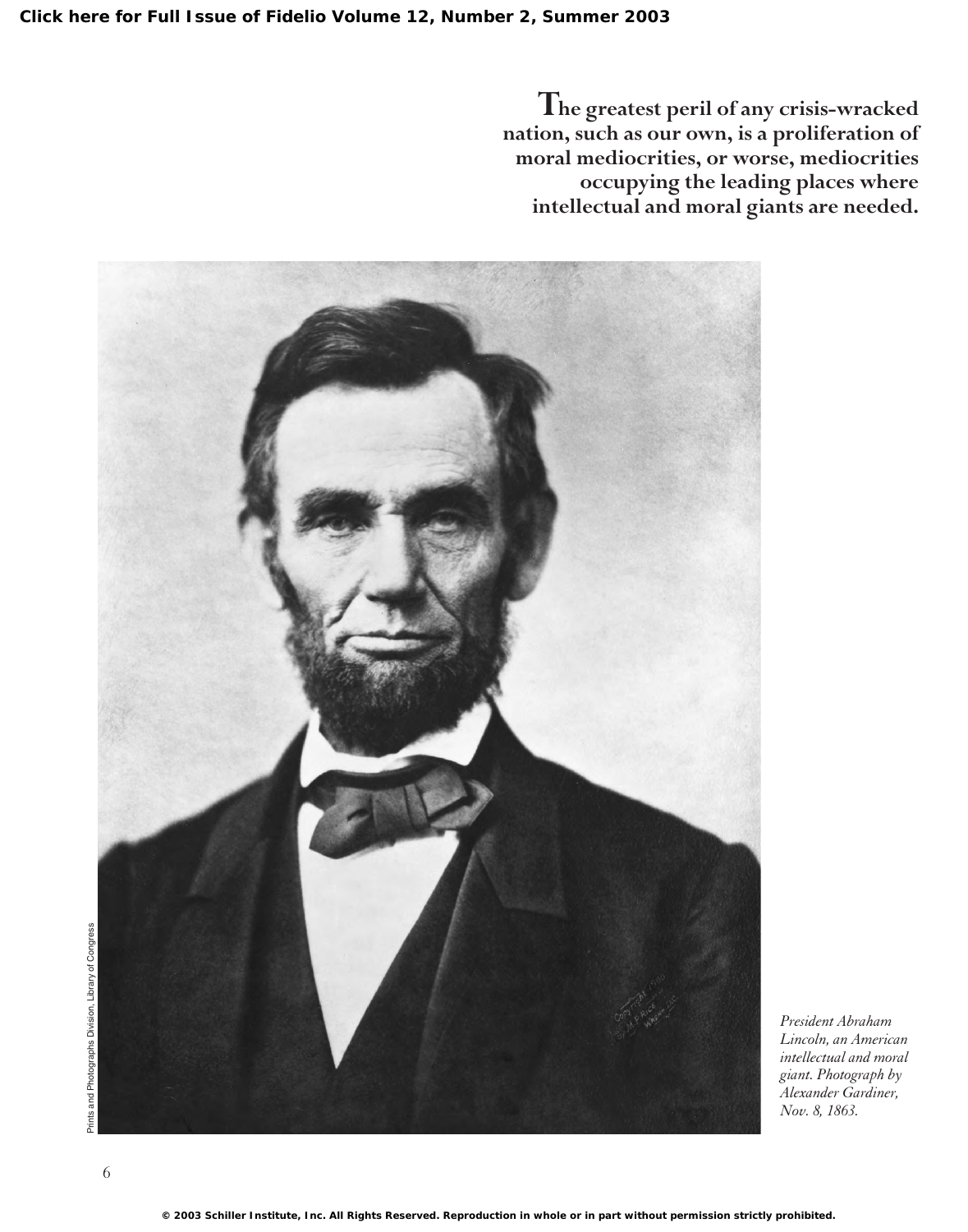# The True Statesman The Historical Individual

by Lyndon H. LaRouche, Jr. October 20, 2002

In a time of crisis, like today's, the typically failed political leader is like the narcissistic actor who poses for his audience, from on stage, or on camera, while gloating, *sotto voce*, "Look at me!" He is more or les n a time of crisis, like today's, the typically failed political leader is like the narcissistic actor who poses  $\blacktriangle$  for his audience, from on stage, or on camera, while indifferent to the reality of the circumstances under which he postures; the objective of his performance, is, like that of a prostitute prowling the tawdry street, merely seduction.

In contrast to such pathetic creatures as that, the great Classical actor thinks and acts as one from the ancient Classical Greek stage, revealing the character he plays, by speaking from his place of concealment from behind a mask. As Shakespeare's character Chorus warned the audience, at the onset of *King Henry V,* see what you hear performed on today's stage, not by looking at the images on the poor stage of that theater, but upon the nobler, supernal stage of your imagination.

Shakespeare's Chorus gave the audience a knowing look, which forewarned them, silently, that when the play had ended, they would be astonished to be returned from the grandeur of the imagination, to see, then, where Chorus had stood, those actors who are not the roles which they had just played. So, in life, as on the Classical stage, so does the truly great statesman do, as Benjamin Franklin, Abraham Lincoln, and Franklin Roosevelt did,

*\_\_\_\_\_\_\_\_\_\_*

and so did the historical, sublime Jeanne d'Arc or Rev. Martin Luther King, Jr. When such real-life actors as these appeared no more on the transient stage, the soul of such exceptional leaders lived on, unseen, immortal, more powerful in death than in life before.

The Classical artist, as actor, or composer, is a copy of such exceptionally great political leaders as those. He or she is a model, who teaches the people and their proper leaders the art of imparting to the imagination of an audience, what the poet Shelley identified as profound and impassioned conceptions respecting man and nature. It is by this same standard required for the exceptional political leader, that the performance of that artist, as an artist, is to be judged.

I explain.

During each tragic moment of great crisis, every nation, every culture is gripped by the need for a sudden and profound change in its quality of leadership. Its survival then depends upon its willingness to choose a new quality of leadership which is typified by those extraordinarily exceptional individuals who stood, in retrospect like immortal souls, apart from, and above mere popular taste of their time. Throughout all the future history of mankind, as during the past, this presence, or absence of the determining role of the exceptional individual will always be, as it has always been, one of those milestones which mark those pathways of choice, toward either serenity or self-destruction, choices which close in on every culture at its moments of such great, self-inflicted

*This essay first appeared in Executive Intelligence Review, Nov. 1, 2002 (Vol. 29, No. 42).*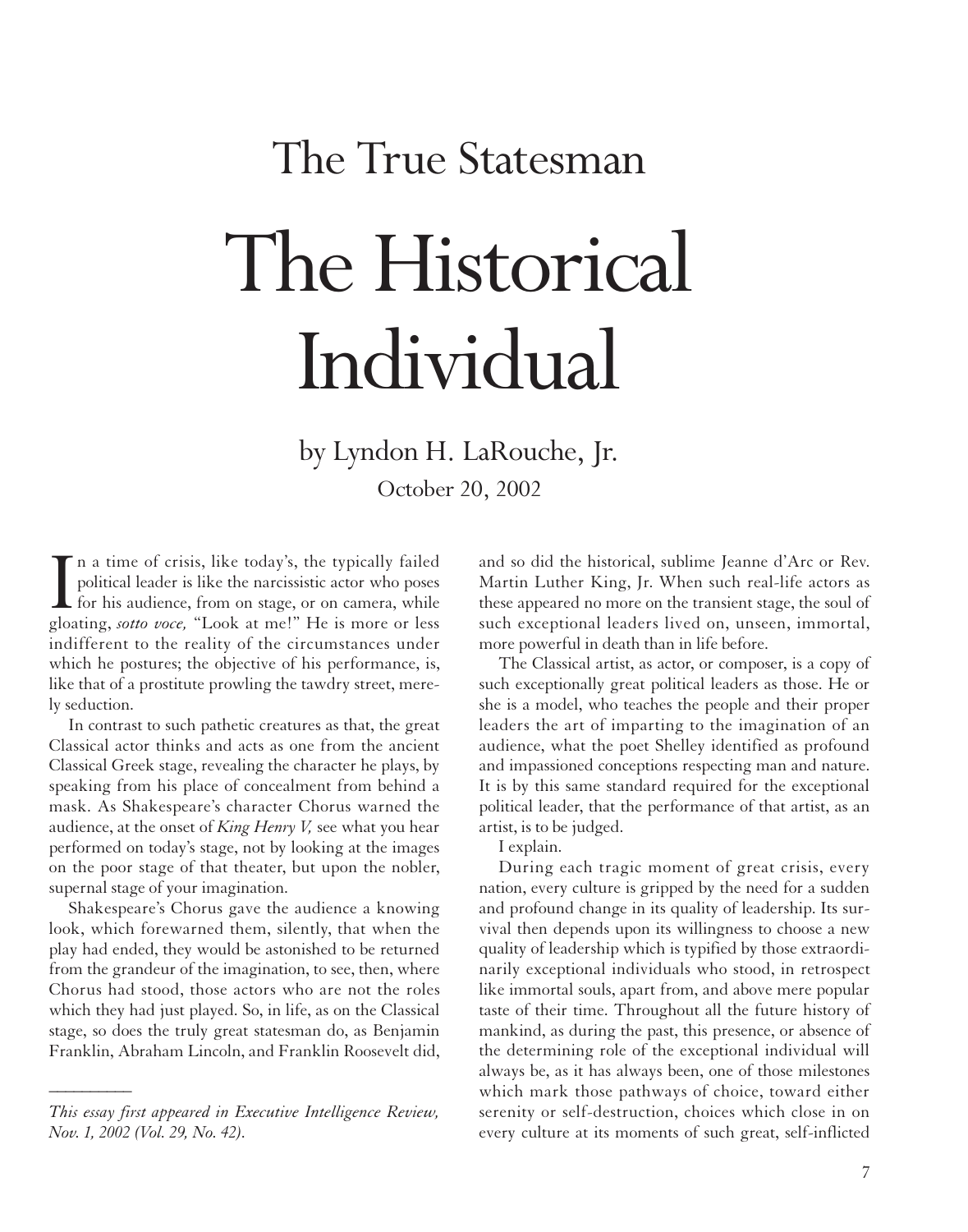peril as we face today.

In the following pages, I shall show, that, as in great Classical tragedies portrayed on stage, in such times as this present moment, a moment of imperilled European civilization as a whole, the nation whose people abhor the exceptional individual in favor of popular opinion, is already doomed to be brought down: brought down, like foolish Romans drunk from their cheering for the popular mass entertainments of the Colosseum then, or foolish audiences at today's football stadium, rock concert, or video orgy, a people doomed by its own habituated, popular, inherently tragic misbelief in comfort and pleasure.

In the course of future history, the only likely improvement over that record of the rare contribution by the exceptional personality, will never be more than, hopefully, a greater number of such exceptional individuals than what is the unfortunately rare individual active in our imperilled nation today. The greatest peril of any crisis-wracked nation, such as our own, is a proliferation of moral mediocrities, or worse, mediocrities occupying the leading places where intellectual and moral giants are needed. Such is the choice provided now, between the opportunity, or doom awaiting the U.S.A., in particular, at the present moment of global crisis.

So, over the thousands of years of that European history sprung, as the child of Egypt, from ancient Greece, the role of the exceptional individual, has been the subjectmatter of those great legends, tragic histories, and dialogues, which reflect the record of mental life of entire cultures from our past. The great Classical historians, such as Aeschylus, Plato, Shakespeare, Lessing, and Schiller, have set the real-life choice between what are named *the tragic* and *the sublime* on stage. Now, it is, once again, the turn of our nation, and you, the people who live within it, which waits to be judged by future audiences, when your tale, in turn, is relived upon that same Classical stage.

Our nation has a choice; you must choose your leaders accordingly. Tragedy, or triumph: which shall it be? There is nothing magical in that choice. The choice can be a clear and rational one, if you are willing, unlike the failed Denmark of Shakespeare's *Hamlet,* to see it so.

I explain.

#### Where Does True Imagination Dwell?

Properly spoken, names for what Schiller defined as the *sublime,* like *spirituality, immortality, the imagination,* and *truth,* refer to ennobling experiences which occur only among human beings, never to lower forms of life. The human individual is awarded a natural power to know these higher conditions of experience, if he, or she uses it.

Unfortunately, so far in history, few of us have ever actually come to develop our innate power to know the reality to which those specifically human qualities refer. Most entrap their sense of personal identity within the prison of an ivory-tower delusion, such as the goldfishbowl-like mental prison of the empiricist or Cartesian, who knows actually nothing of the real world, knowing only the images on that screen where the delusions called sense-certainty are displayed, and felt. In times of great crisis, society will be saved only if leadership is given to those relatively few free souls among us, to certain from among those "ugly ducklings" whom fools call "eccentrics."

The indispensable leaders for such times, are those who have succeeded, from early in childhood, in letting ourselves be taken over by that natural potential for the sublime. Those who have kept good faith with that potential, born within each of us, are, therefore, the only qualified leaders of nations for such times. They are, therefore, *exceptional.*

Within the ancient to present span of today's globally extended European civilization, one name, that of Plato, is best known for understanding this distinction of the exceptional, Socratic figure in society. For this reason, Plato's dialogues are sometimes identified as *spiritual exercises.* All discoveries of what are experimentally validated as *universal physical principles,* such as Johannes Kepler's uniquely original discovery of universal gravitation, were produced as the fruit of that method of *hypothesis* expressed by the Platonic dialogue.

The relevance of this for defining the exceptional individual, is elementary. Plato supplies many examples.

The human sensory experiences are an expression of the working relationship of the sense organs to a central nervous system. What we learn through our sense-experience, is the power to recognize a certain effect of the universe's actions upon those sense-organs. What we perceive in this way, is not reality, but the mere shadow of the effect of actions by the real, unseen universe, chiefly from outside our skins, on the sense-organs embedded within our living biological organism. Therefore, in his *Republic,* Plato compares sense-experience to shadows cast on the walls of a dimly firelit cave. So, the Apostle Paul writes to the same effect in 1 Corinthians 13.

However, the human mind has an experimentally provable power which is superior to mere biology, a quality called *the power of reason,* a higher power which is unique to the members of our species. This power is also known as *the power of hypothesizing.* Through this power, we are equipped to discover what can be recognized by societies as *universal physical principles, hypotheses* whose validity can be demonstrated by those same, suitable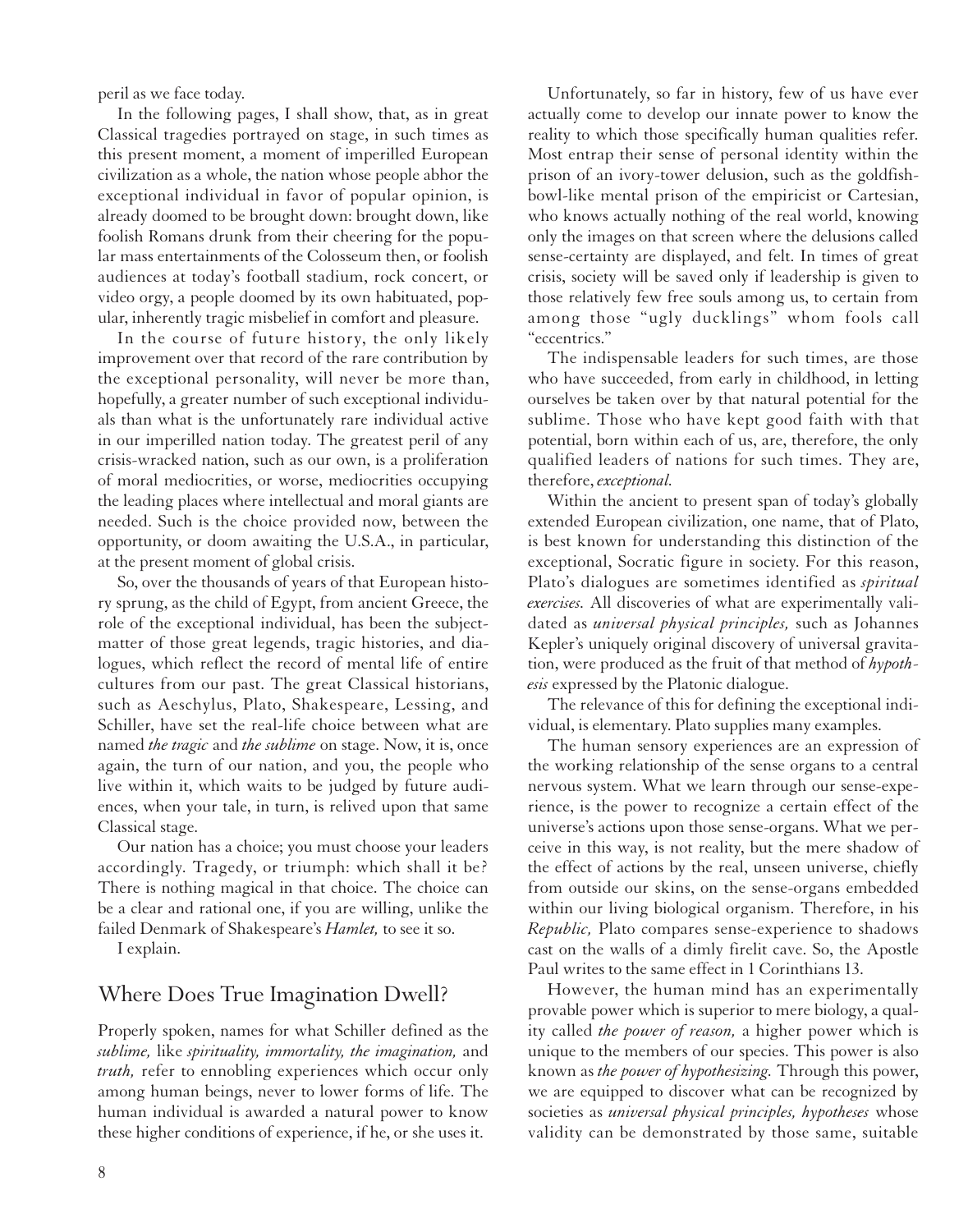forms of experiment displayed in the span of Kepler's *New Astronomy.*<sup>1</sup> Such principles could never be seen by the senses, just as our unaided senses could never perceive the interior of an atomic nucleus; but, once we have proven the principle, we are able to apply that principle to make provable, efficient changes in the real, but unseen world outside our sense-perceptual powers.

In modern times, ingenious use of scientific progress enables us, more and more, to compensate for even the nearly full impairment of faculties of seeing, hearing, touch and so on. The famous case of Helen Keller illustrates the principle involved: the loss of sensory faculties does not lessen the innate power of the human mind to know the universe even by artificial substitutes for sensory organs. It is with the mind's *spiritual* power of hypothesis, not sense-certainty, that man knows the universe.

This view of the efficiency of the experimentally grounded power of hypothesis, defines a real universe, a higher universe, beyond the shadowy illusions of a shadow-world of sense-perception. As for the case of Helen Keller's remarkable education, this real world is fairly described as *the universe of the scientific imagination.* It is the world of that *scientific truthfulness* which should always be the scientist's working approximation of *truth.* It is persons whose minds dwell consciously in that real world of truth, beyond illusory sense-certainty, which are the *exceptional* ones whom we may recognize as the great true Classical scientists in the tradition of Plato, such as Leonardo, Kepler, Leibniz, and Gauss, the great Classical artists such as Bach and Beethoven, and the great leaders for the perilous times of great crisis.

In the legacy of the Biblical Moses, this power of reason, this power of hypothesis, which is otherwise knowable as the quality of *spirituality,* defines man and woman equally as made in the image of a personality known as the Creator of the universe, and as given powers and responsibilities akin to His.

Before we come to politics, I must explain the significance for this for physical science, as follows.

#### The Lesson of the Noösphere

*\_\_\_\_\_\_\_\_\_\_\_\_*

Vladimir I. Vernadsky, like Mendeleyev, one of the exceptional scientific geniuses of modern Russia, was the first to present adequate definitions of what he named, respectively, the *Biosphere* and *Noösphere.*

He combined his own work in the field known as biogeochemistry, with the discoveries of Louis Pasteur and Pasteur's successors, to define a universal principle of life more sharply, as a universal class of physical principle, one distinct from the physical chemist's experimental definition of non-living processes. He defined that experimentally exhibited, increasing influence over the non-living processes of our planet, as presenting us with a *Biosphere.*

Using the same experimental method, Vernadsky demonstrated that the principle of discovery of universal physical principles, which occurs only within the mind of the human individual, exerts a power to change the Biosphere itself, as it were from the outside. Since these powers of the human create principled effects not otherwise existent, such powers are not only physically efficient; they are universal physical principles. Since these principles exist efficiently, but outside the bounds of sense-certainty, they are a quality of *physically efficient, spiritual powers,* specific to the human mind, and efficient in their power over what is thought of as the material universe. This defined the *Noösphere.*

In broader terms of reference, Vernadsky's conception of the Noösphere was not an entirely new conception of the way in which the universe is organized. For example, I had adopted a similar conception of the general, categorical organization of our universe during late adolescence, that as a product of my personal defense of Leibniz's monadology against Kant's *Critiques.* Vernadsky's notion of a Biosphere had been a legacy of a Classical Greek conception of a *hylozoic* universality, a notion also inherent in the work of Plato. Plato's dialogues, notably the *Timaeus,* define that hylozoic universe as bounded by a still higher, physically efficient, *spiritual* power, one corresponding to human reason; that already implied what Vernadsky named the Noösphere. The crucial difference is, that Vernadsky's thorough development of the experimental notion of biogeochemistry to the point of defining a Biosphere experimentally, provided the empirical-scientific basis for also defining a Noösphere in a similar way.

These *spiritual* powers expressed as hypothesizing, are the Classical domain of the true, the efficient *imagination* which acts, through our intention, to change the universe which we inhabit.

These discoveries presented Vernadsky with two additional challenges which he was not able to solve within any of the relevant known writings produced by the close of his life. First, since discoveries of principle are generated only within the sovereign bounds of an indi-

<sup>1.</sup> This power of reason is otherwise named natural law, as opposed to *a merely positive law.* Kepler's process of uniquely original discovery of a universal physical principle of gravitation, as presented autobiographically in his *The New Astronomy,* is an example of the process of natural law. Leibniz's uniquely original discovery of a universal physical principle of least action, and Gauss's 1799 announcement of his uniquely original discovery of the fundamental theorem of algebra, are also examples.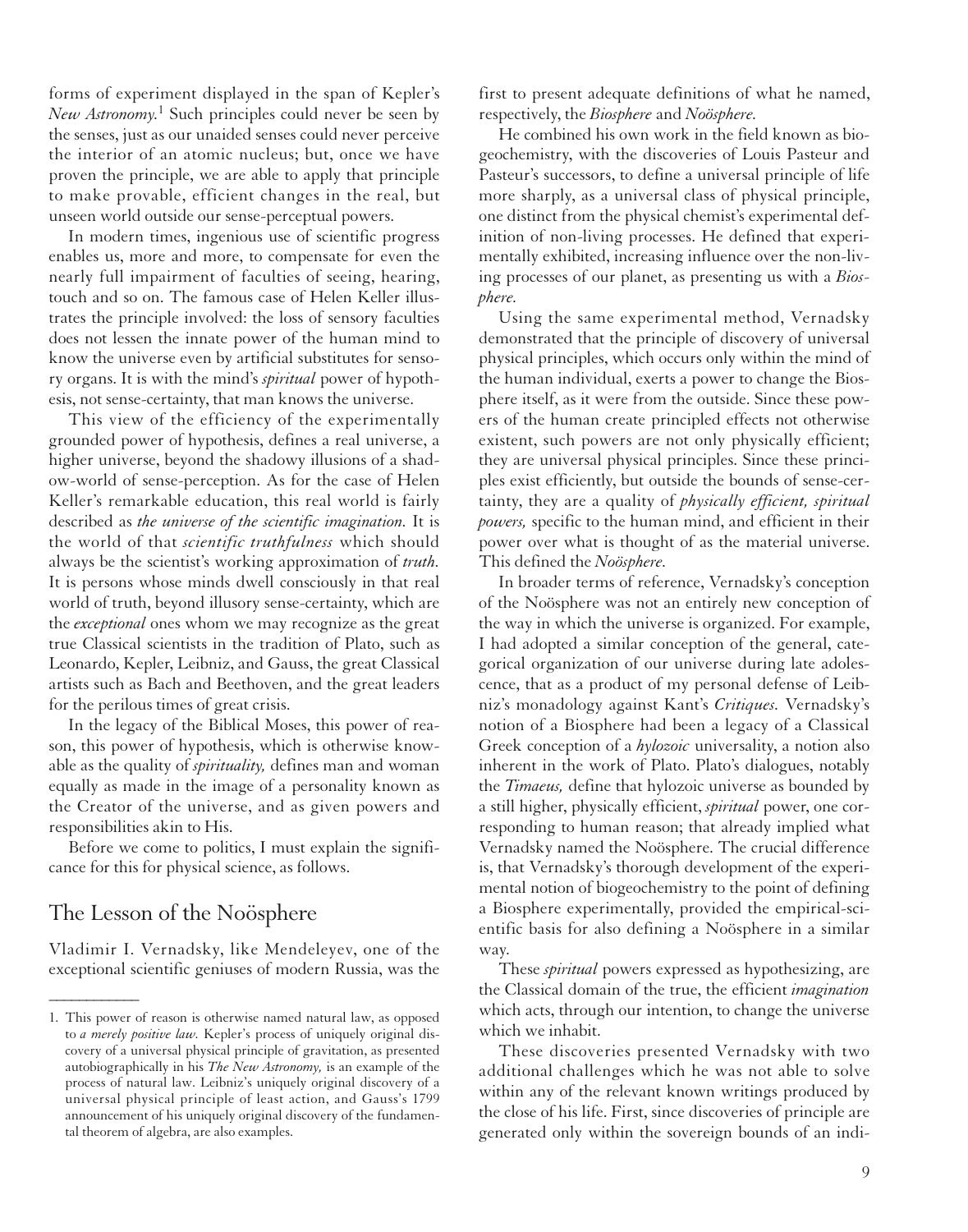

vidual human mind's *cognitive* (hypothesis-generating) processes: by what principles are such ideas transmitted among the individuals within society, and from one society to another, as in a Classical-humanist mode of education? Second, if such cognition is an efficient mode of physical action on the universe, what is the corresponding, Gauss-Riemannian physical geometry of that universe, that it permits the efficiency of such creative action by human cognitive powers to change the universe?

I have presented the essential principles which point to the answers to those two questions, in other published locations. The exceptional individual suited to serve as a leader for time of crisis, differs from the usual political figure in a specific, and usually fundamental way.

I explain.

# Why Leadership Is Indispensable

Although what is called a classroom Euclidean geometry, is less false than a customary classroom arithmetic, it conditions the misled mind of the student to accept a falsified, science-illiterate's notion of the world of space, time, and matter. A Euclidean geometry is an attempt to explain the phenomena of sense-certainty in a way which is consistent with the way in which the poorly developed mind foolishly mistakes sense-certainty for physical reality.

Nonetheless, the geometry of Euclid's *Elements* contains, in part, useful reports of certain stubborn internal contradictions, reports which we have received from ancient Classical Greeks of the tradition from Archytas and Plato to Eratosthenes and Archimedes. These contradictions, which include the implications of constructing a doubling of the square, and the cube, and the physical implications of what are called the Five Platonic Solids, lead toward modern discoveries in a physical geometry existing outside the bounds of either a childish counting-number arithmetic, or a Euclidean or like sort of ivory-tower (*a priori*) geometry.

A modern appreciation of this work from Classical Greece's history, is identified, typically, by five principal categories of discoveries by modern European science: (a) Kepler's discovery of universal gravitation; (b) Fermat's discovery of a principle of quickest time, as opposed to shortest distance; (c) the combined effect of the work of Huyghens, Leibniz, and Jean Bernouilli, as expressed in Leibniz's uniquely original discovery of the calculus and the associated "quickest time" principle of the true infinitesimal and the elementary catenary form of universal least-action; (d) Gauss's first, 1799 report of his uniquely original discovery of the fundamental theorem of algebra; and, (e) Riemann's continuation of Gauss's 1799 announcement in his 1854 definition of the universal principles of a physical geometry. These five, sampled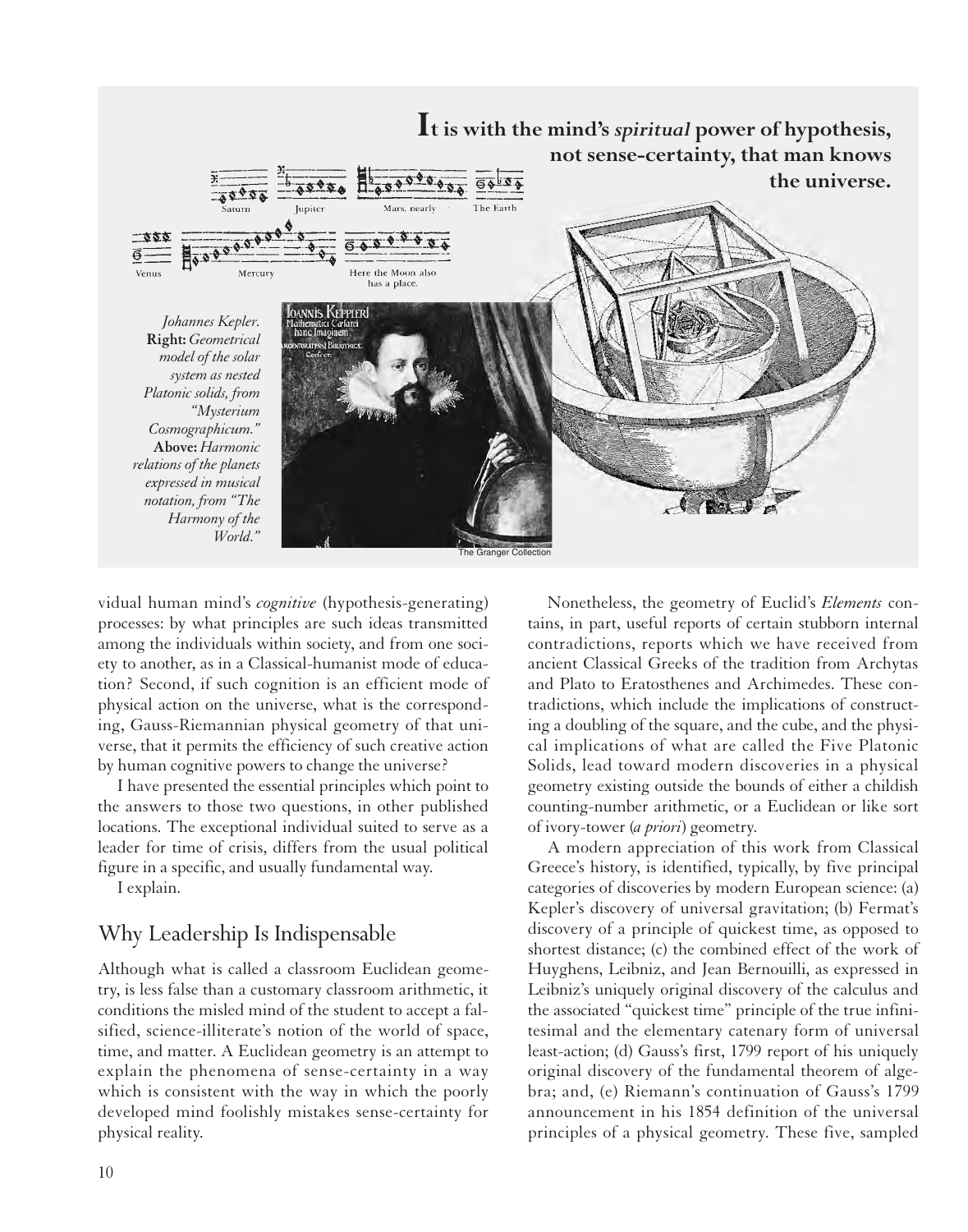sets of discoveries point to the basis for my own original discoveries in a branch of science founded by Leibniz, the science of physical economy.

The application of the science of physical economy, so situated, to the notion of the Noösphere, provides us a sense of the kind of anti-Euclidean geometry<sup>2</sup> which we must employ, for a modern understanding of that real universe which exists beyond naive sense-certainty.

That corrected, Riemannian view of a Noösphere, provides us a conceptual framework, within which to examine the differences between the actual behavior of a society, and notions consistent with a Riemannian form of Noösphere. This approach enables us to conceptualize the problem posed by the pathological effects of some among the implicitly axiomatic assumptions of currently prevalent popular opinion. Those pathological effects, we then treat as the characteristic, *systemic* pathologies of that culture. This approach to assessment of political-economic systems, has been the source of my unmatched success in published, long-range economic forecasting during the recent thirty-five years.

Although the potentially fatal systemic disorders of currently prevalent U.S. popular and other leading opinion, are not limited to the increasing, axiomatic follies of current, post-1964 U.S. economic policy of practice, all of the important such axiomatic disorders, economic or other, may be, and must be correlated with the specifically political-economic follies.

To provide the reader a fair view of the relationship of the exceptional leading individual to today's U.S. existential crisis, focus upon the 1964-2002 process of unfolding transformation of the U.S.A. from its earlier characteristic as the world's leading producer society, to its 1964- 2002 progressive decadence as a "post-industrial" consumer society, a society in imitation of such respectively ancient and medieval models of imperial maritime powers as Rome and Venice.

The potentially fatal systemic conditions of socialpolitical systems, such as that of the 1964-2002 U.S.A. today, are expressed by fundamental errors of assumption which underlie the way in which a society stumbles, more or less unwittingly, into making its choices of

*\_\_\_\_\_\_\_\_\_\_\_\_*

action, and inaction. Sooner or later, the continued toleration of such flawed sets of implied axiomatic assumptions, brings the conflict between society and nature to a condition approaching an existential crisis. It must then, like the U.S.A. today, alter its implied set of axioms, or collapse. This is the condition of crisis from which only the society's acceptance of the leadership of an exceptional individual can rescue that nation. So, Hamlet's foolish adherence to his Denmark's ruling custom doomed the Denmark of that tragedy, as Wallenstein's failure to defy his oath for the sake of natural law, his failure to overturn the Habsburg order, condemned Europe to more than a dozen horrible years of a continued religious war.3

Hamlet's folly was that, in the end, as he confesses in the Third Act soliloquy, he, like his Denmark of that time, adhered to that custom by which it destroyed itself. So, as Shakespeare's Horatio warns, even as dead Hamlet is carried from the stage of the same continuing, habituated cultural folly, he doomed not only himself, but the kingdom whose customary folly he had followed into death.

So, in a later time, the German generals replayed the folly of Shakespeare's Hamlet, and Schiller's Marquis de Posa or Wallenstein, in betraying Hitler's adversary, Chancellor von Schleicher, in the events of January 28-30, 1933, and, again, in the events of Summer 1934. For this, the institution of those generals paid dearly in July 1944, as the foolish Kaiser Wilhelm and his nation had played the fool, in backing the foolish Habsburg Kaiser, in Summer 1914. In these, and many, many cases in actual history, the ugliest tragedies are more often the fateful outcome of adhering to a flawed tradition, than violating it in that timely way consistent with that higher authority which is the same natural law invoked by the United States on July 4, 1776.

For the uses of modern science, including economic analysis, Gauss's 1799 report of his fundamental theorem of algebra, founds a modern mathematical form of anti-Euclidean geometry, by a devastating attack on the empiricist follies of D'Alembert, Euler, and Lagrange. That latter trio had dedicated their careers to defending, as Descartes had done, a pro-empiricist reading of the first nine books of Euclid's *Elements,* by sundry, fraudulent denials of the real existence of what they foolishly and fanatically deprecated as "imaginary numbers." Gauss successfully addressed the same problem which those leading empiricist mathematicians refused, axiomatically,

*\_\_\_\_\_\_\_\_\_\_\_\_*

<sup>2.</sup> To the best of my information so far, the concept of an "anti-Euclidean, rather than "non-Euclidean" geometry was introduced by one of Gauss's two principal teachers, Abraham Kästner. In fact, Gauss's discovery of a mathematical form of anti-Euclidean geometry, is reflected in his 1799 publication of his original discovery of the fundamental theorem of geometry. The discoveries of Lobachevsky and Janos Bolyai, are rightly distinguished from Gauss's and Riemann's anti-Euclidean geometries as "non-Euclidean" geometries, which amend, rather than overthrow Euclidean geometry.

<sup>3.</sup> Friedrich's Schiller's account in his *Wallenstein* trilogy, makes that same point, as does his earlier treatment of the essentials of actual history, in his *Don Carlos.*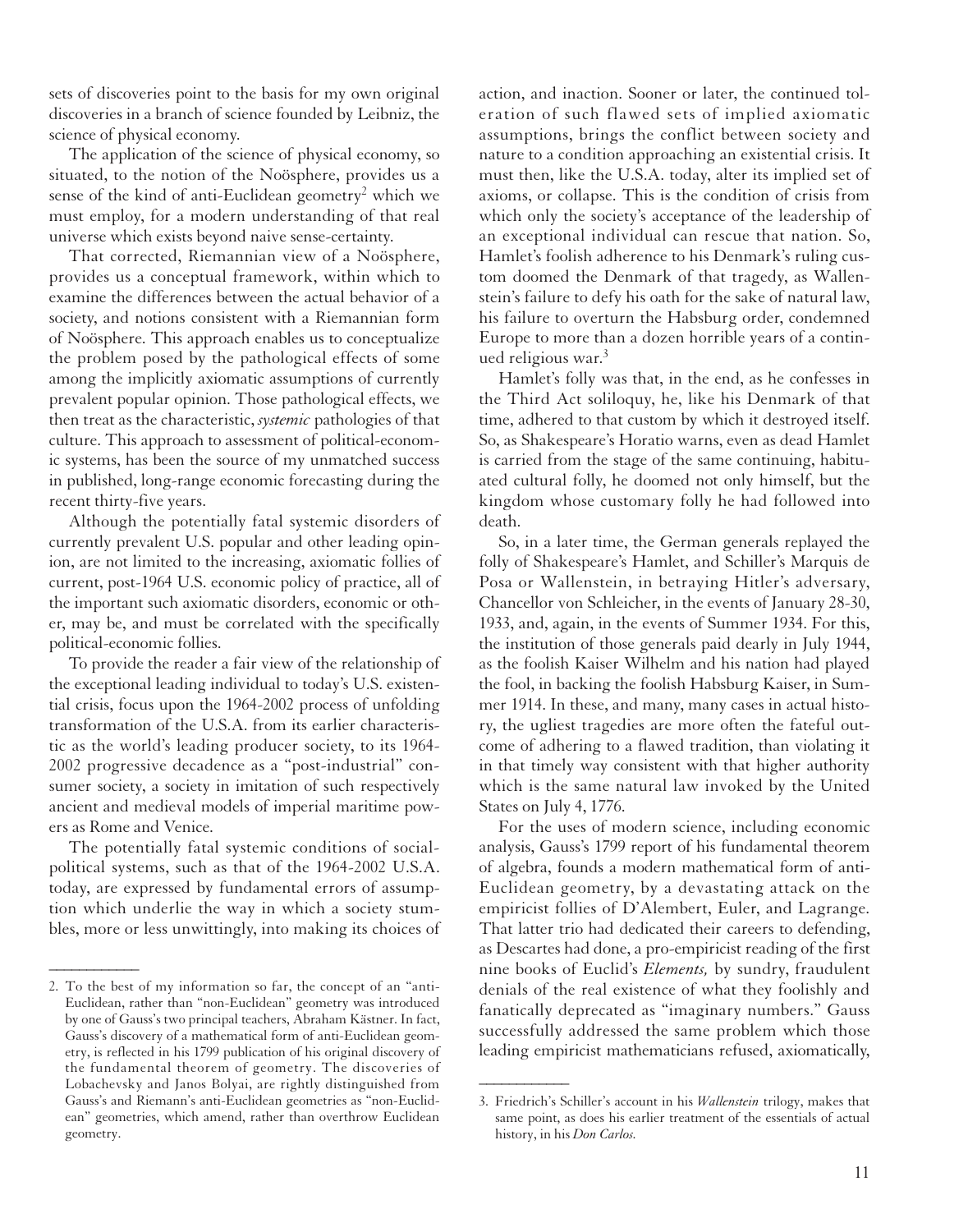to comprehend, the so-called "Cardan" paradox.

Gauss recognized what ancient Greek scientists, including Archytas, Plato, and Eratosthenes, had defined as that physical principle of construction, the which is expressed by solutions for paradoxes such as the construction of a doubling of the square, and of the cube, and the Platonic solids. Gauss recognized the same notion of physical *powers* cited by Plato for the case of the doubling of the square. Gauss showed this again, thus situating, in algebra, what Leibniz and Bernouilli had shown in their treatment of the catenary's reflection of a principle of universal least action, and also in their showing of the related significance of natural logarithms. These mathematical paradoxes reflected the natural, *physical* geometry of what Gauss defined as the complex domain, outside the unnatural, "ivory tower" mathematics of the celebrated mathematicians Euler and Lagrange.<sup>4</sup>

Gauss's work provides the basis for a general understanding of formal mathematics from the standpoint of experimental physical science, rather than an "ivory tower" (*a priori*) approach to so-called "pure" mathematics. This approach is necessary for a successful scientific treatment of any measurable physical feature of a modern political-economy. This conceptual approach permits the development of reasonable measurements of growth or collapse of the physical economy of a nation, or group of nations. This conceptual approach requires emphasis on study of medium- to long-term cycles in creation and depletion of physical capital improvements over the medium to long term. As I have demonstrated repeatedly, by my uniquely consistent success in long-range economic forecasting over recent decades to date, that view of capital cycles, is indispensable for defining the systemic characteristics of modern economy over the medium- to long-term span.

So it is, that scientific progress depends upon the application of experimentally validated discoveries of

*\_\_\_\_\_\_\_\_\_\_\_\_*

universal physical principle, discoveries which never occur except as the work of an individual discoverer's sovereign powers for hypothesizing. So, the same quality of creative powers of the exceptional individual within society, provides the corrective changes in ways of thinking, the quality of exceptional leadership on which the survival of a self-imperilled nation or culture repeatedly depends.

I explain.

### The Politics of the Complex Domain

The complex domain, as defined by the pioneering work of, chiefly, Gauss and Riemann, presents us with a physical geometry of real powers, a real universe, counterposed to the mere shadow-world of naive sense-certainty. What is "imaginary" is the Euclidean, or quasi-Euclidean form of "ivory tower" geometry, which sees only shadows of a real, physical geometry, not the physical substance which the shadows reflect. Nonetheless, in any competent understanding of the origins and cure of systemic crises, such as the world's self-inflicted, presently onrushing monetary-financial collapse, the cause of that calamity is the false assumptions which are implicitly valued, socially, politically, to possess the authority of axioms, that function approximately as if they were real axioms of an actual universe. Therein, in such intermingling of combined valid and false, popular assumptions, lies the cause for those qualities of systemic crises which sometimes bring about the extinction of once-powerful empires such as those of Biblical Belshazzar's Babylon and Rome.

A critical study of the pathological features of a Euclidean geometry helps the student's development of insight into the relevant characteristics of systems premised on an assumed *a priori* set of deductive definitions, axioms, and postulates, such as those of a Euclidean deductive ("logical") system of theorems and corollaries.

Wolfgang Bolyai, and, quasi-publicly, in later correspondence on the matter with C.L. Gerling (e.g., 1844) and H.C. Schumacher (e.g., 1846). Thus, in Gauss's later reports on the fundamental theorem, Gauss was prevented, politically, from referencing his 1799 attacks on Euler's and Lagrange's follies. The truth of the anti-Euclidean implications of the 1799 announcement was first brought clearly to the surface by the 1854 *Habilitationschrift* of Gauss's protégé Bernhard Riemann, "*Über die Hypothesen, welche der Geometrie zu Grunde liegen*" ["On the Hypotheses Which Underly Geometry"]. Riemann there traced the premises on which his own definition of an anti-Euclidean (*not non-Euclidean*) physical geometry rested, as to the relevant Gauss work on biquadratic residues, and Gauss's work on the general principles of physical-space-time curvature. The paradigmatic metric of the complex domain, as defined by Gauss-Riemann, is the catenary-keyed notion of a universal principle of a quickest pathway of physical least-action, as had been developed jointly by Leibniz and Jean Bernouilli.

<sup>4.</sup> The following matter is of such relevance for the topic being developed here, that the following notes are implicitly required. Gauss's pioneering in the anti-Euclidean geometry of his teacher Kästner, dates from 1792, and plays a crucial part in the work leading to the 1799 publication of the discovery of the fundamental theorem of algebra. Unfortunately, the tyrant Napoleon Bonaparte's designation of Lagrange as Napoleon's favorite, occurred shortly after the 1799 publication of Gauss's first paper on the complex domain. The British appointment (e.g., by the Duke of Wellington) of London's asset, the despicable French Restoration monarchy, continued the published, fraudulent attack on Gauss of the then-deceased Lagrange; this anti-Gauss policy was continued under the predominant control of the hoaxsters Laplace and Cauchy. On the continent of Europe generally, as in Hanover, conditions did not improve until the 1840's. Gauss himself did not reference the anti-Euclidean implications of his 1799 paper, until qualified references, confidentially, to Janos Bolyai's work (1832) in his correspondence with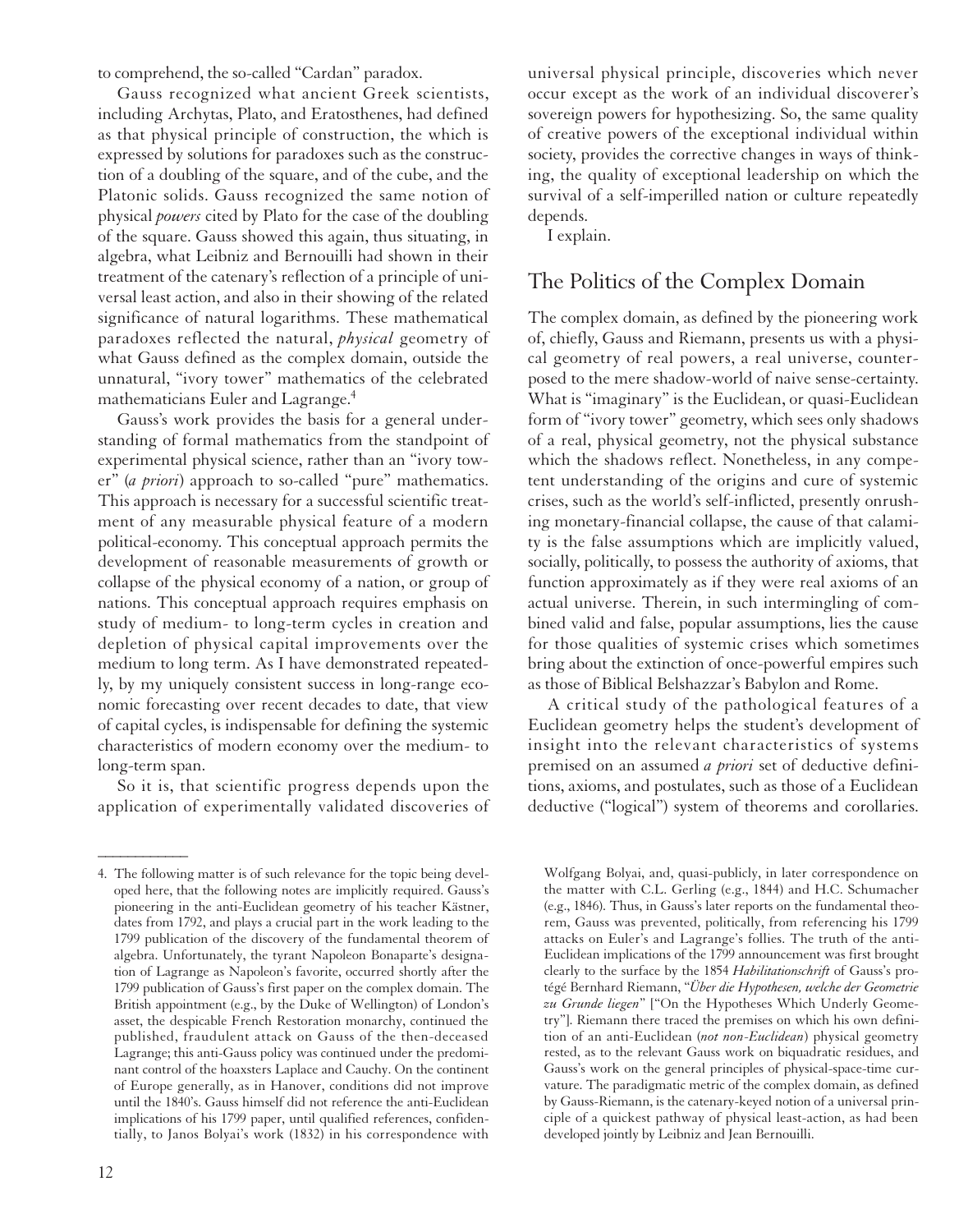**I have presently two principal missions. First, to get you safely through the worst of the presently onrushing world and national crisis, and, second, to foster a new leadership, from among the ranks of our young people, which**

**will understand the systemic features of history, and, therefore, were much less likely to make mistakes as foolish as most members of the recent two adult generations have made until now.**



*\_\_\_\_\_\_\_\_\_\_\_\_*

*Lyndon LaRouche talks with members of the LaRouche Youth Movement, Labor Day conference, September 2002.* 

Study of the falsehoods inhering in any such deductive system, is key for understanding the pathologically systemic states of general belief responsible for self-inflicted cyclical-systemic crises, such as that rather immediately threatening the early disintegration of the U.S.A. today.

The principal cause for the doom of any culture, is that mental disorder typical of popular opinion, which is to assume the validity of any assumptions currently adopted by a learned profession, or religious teaching, or more crudely adopted as "generally accepted popular opinion." So, as a foolish class in geometry always returns, directly, or indirectly, to the assumed authority of some set of unquestionable definitions, axioms, and postulates, a foolish people seeks the comforting authority of those same false, axiomatic delusions which, if continued long enough, will send that society plunging into selfinflicted ruin.

The Romantic tradition of *vox populi,* which was the underlying mechanism of ancient Italy's self-inflicted doom, is an example of this form of mental illness on a mass scale. The pathological system of Immanuel Kant, which Kant crafted as argument against the existence of knowable truth, should be referenced because it exposes the pathological type of mental mechanisms by which a pathological state of tradition may bring even a oncepowerful culture to ruin. For this purpose, I refer to the defense of irrationalism, under the rubric of "the negation of the negation," which Kant features, under the sectional topic of "The Dialectic of Practical Reason," in his *Critique of Practical Reason.*

Kant, who, throughout his writings, rejects the existence of truth as a matter of principle, argues that the victim's acceptance of society's repression ("negation") of impulses to which it objects (as "negative"), produces a "positive" impulse consistent with the society's imposed "morality." This generation of a positivist ethical impulse, by "negation of the negation," serves as Kant's proposed alternative to truth.<sup>5</sup> In the writings of the follower of the positivist fanatic, Ernst Mach, Dr. Sigmund Freud, we meet the same doctrine of "repression," but expressed in a

<sup>5.</sup> Kant's referenced argument takes its included origins within earlier, medieval European history from such sources, as the doctrine of the "elect" associated with the neo-Manichean, Cathar cult whose influence infected the regions centered upon the axes of the Garonne and Rhône. That Cathar tradition was exploited syncretically by Venice's Paolo Sarpi in launching the cult of empiricism, of Francis Bacon, Galileo, Thomas Hobbes, *et al.* In the later "Enlightenment" phase of empiricism, that of John Locke, Bernard Mandeville, François Quesnay, Hume, Adam Smith, and the utilitarian Jeremy Bentham, the neo-Manichean irrationalism of the Cathars assumed such forms as the doctrine of "the Invisible Hand."